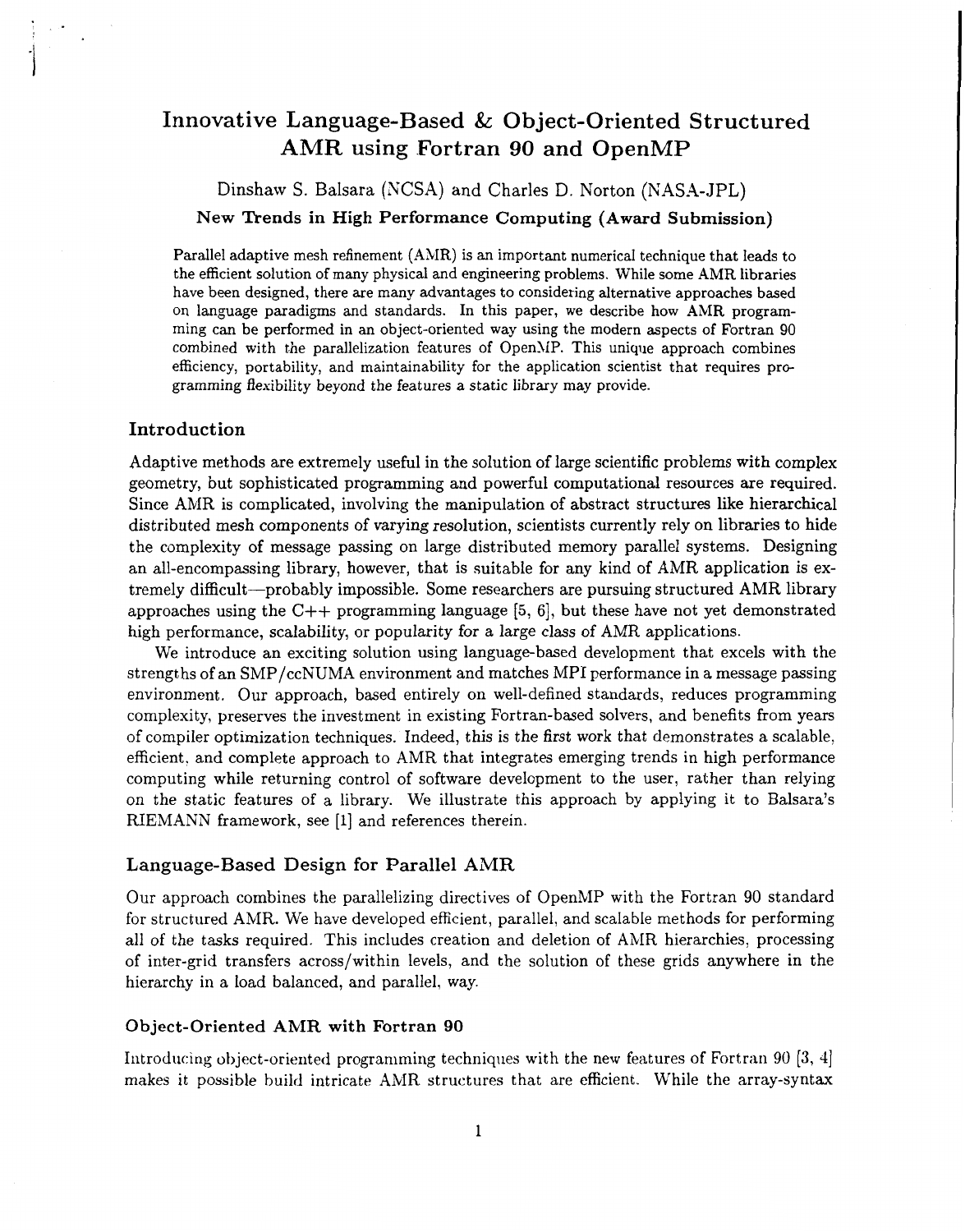and dynamic memory management features are most familiar, new features including modules, derived-types (user defined types), use-association, generic interfaces, and (safe) pointers, simplify AMR data structure design.

Fortran 90 allows us to create, manage, and delete grid types that are used in the solution process. These grids can overlap and support parent, child, and sibling relationships across AMR levels along with the interpolation of boundary conditions. Collections of grids at a given level in the AMR hierarchy totally cover the regions that need refinement. Fortran 90 modules allow one to define specific features that can be applied to the grids, either as a collection or individually. Additional features useful for the solution process can be included in the module as well, and when used in main programs that allows objects to be created. State changes in the objects are limited to the routines that the module makes public. This object-oriented design allows all grid operations to be completely parallelized including the regridding strategies **[2].** 

#### Using OpenMP **for** AMR Parallelization

The features of OpenMP that complete our approach are the directives that support data distribution, generation of threads for independent loops, and the *afinity* clause that allows one to support the "owner-computes" rule for efficient processing. We have also implemented a very efficient load-balancer to ensure that grid objects are created and processed in the hierarchy in a balanced, and parallel way. Figure 1 briefly shows the use of Fortran 90 object abstractions and the directives. The code segment illustrates how a series of dynamically defined grids is

```
type (single-grid), pointer :: this 
integer, dimension(max_single_grids) :: array_for_affinity!$SGI DISTRIBUTE array_for_affinity(cyclic(1))
!$OMP PARALLEL DO PRIVATE(igrid, this)
!$OMP& SHARED(level, grid_is_active, pointers_to_grids)
!$SGI+AFFINITY (igrid)=DATA (array_for_affinity(igrid))
    do igrid = 1, max_single_grids
         if (grid-is-active(leve1, igrid) == 1) then 
            this => pointers-to-grids(leve1, igrid)%sgp 
            call wrapper_solver_single_grid (this, ...)end if 
   end do
```
Figure 1: OpenMP/Fortran 90 object-oriented multi-grid parallel structured AMR.

processed at an AMR level, and how a Fortran 90 wrapper is used to call an existing Fortran 77 solver. The affinity clause, and the parallel do, ensure that processors work on the grids that they themselves  $own<sup>1</sup>$ . While not all the details are given here, this demonstrates that all steps associated with constructing hierarchical grids, managing their solution across various AMR levels, and supporting their load balance, can be accomplished based entirely on a parallel compiler language-based approach. A secondary benefit is that the code can run sequentially by simply ignoring the directives.

 $<sup>1</sup>$ Most of the arrays could be replaced with lists, but arrays are demonstrated for simplicity. Module and</sup> object definitions have also been omitted in this abstract.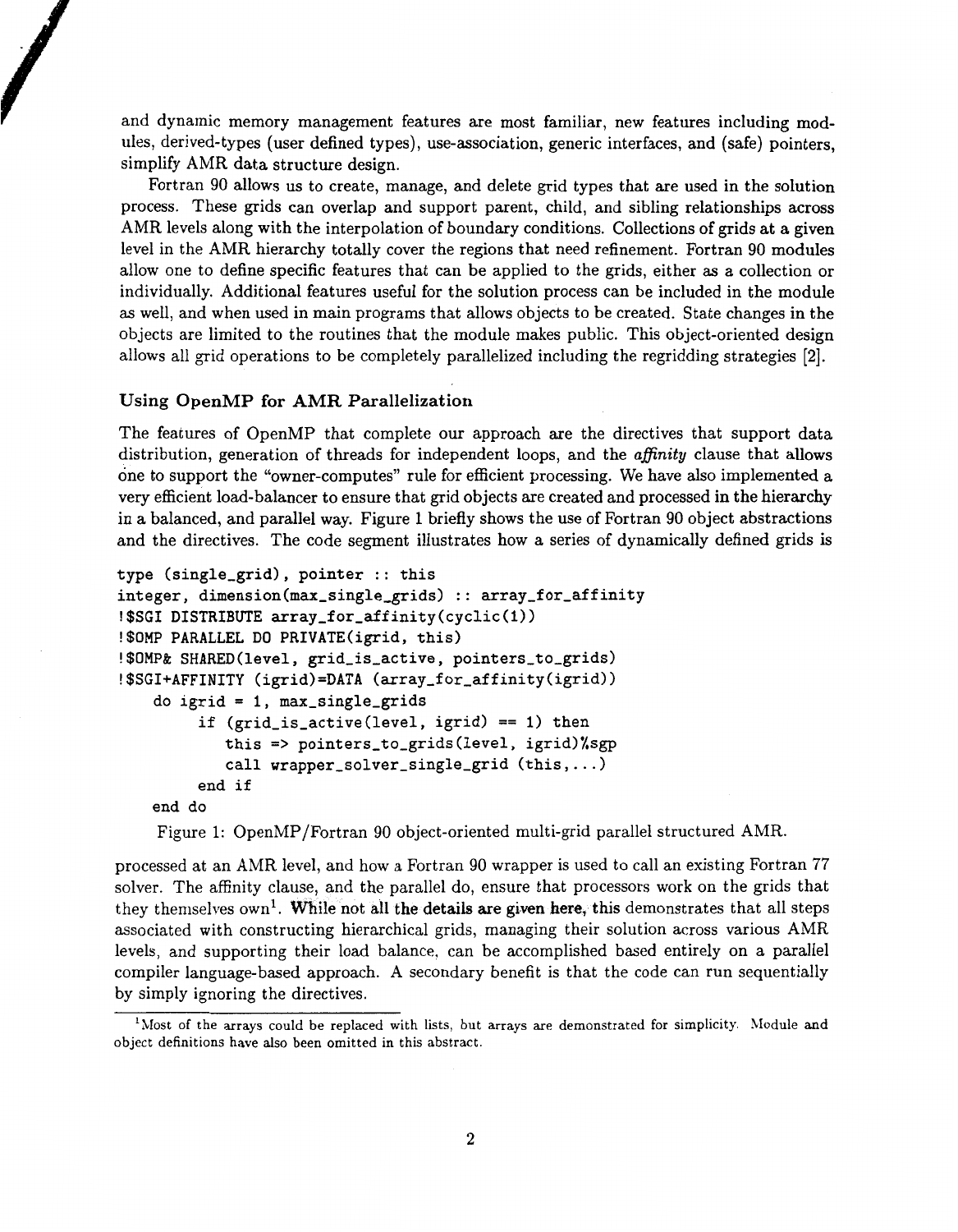| $#$ grids | round-robin | 1st load  | 2nd load  | 3rd load  | 4th load  | 5th load  | 6th load  |
|-----------|-------------|-----------|-----------|-----------|-----------|-----------|-----------|
|           | binning     | imbalance | imbalance | imbalance | imbalance | imbalance | imbalance |
| 125       | 186.09      | 64.15     | 64.15     | 64.15     | 64.15     | 64.15     | 64.15     |
| 150       | 180.38      | 39.91     | 27.78     | 26.77     | 26.77     | 26.77     | 26.77     |
| 175       | 153.88      | 26.62     | 24.19     | 23.54     | 23.54     | 23.54     | 23.54     |
| 200       | 113.76      | 5.41      | 4.97      | 4.97      | 4.97      | 4.97      | 4.97      |
| 250       | 128.61      | 22.20     | 3.46      | 2.55      | 2.55      | 2.55      | 2.55      |
| 330       | 118.60      | 8.04      | 0.74      | 0.40      | 0.40      | 0.40      | 0.40      |
| 375       | 105.73      | 9.00      | 1.05      | 0.24      | 0.20      | 0.20      | 0.20      |
| 450       | 94.15       | 13.40     | 2.47      | 0.33      | 0.16      | 0.12      | 0.12      |
| 525       | 90.50       | 6.44      | 0.73      | 0.11      | 0.05      | 0.05      | 0.05      |
| 625       | 78.33       | 4.88      | 0.63      | 0.12      | 0.04      | 0.04      | 0.04      |
| 740       | 81.13       | 5.67      | 1.28      | 0.10      | 0.03      | 0.03      | 0.03      |

Table 1: Percentage load imbalance for successive iterations of the load balancer.

#### **Language-Based, Dynamically Load Balanced, Parallel Performance**

In AMR, where changes in computational work can only be estimated at run-time, applications require dynamic load balancing over each level in the AMR hierarchy. We have designed a specialized Ioad balancer that is uniquely well-suited for AMR applications. The load balancer is iterative, and improves in quality with successive iterations. It utilizes a pairwise exchange of load assigned to available processors such that an exchange causes a maximal reduction in load imbalance between pairs of processors. The computational cost of the algorithm is low, and it can be parallelized easily.

Table 1 compares round-robin binning of tasks to our load balancer where 125 to 740 tasks are applied to 100 processors. There is a 300% difference between the minimum and the maximum load, which is assigned randomly. Note that the round-robin approach has a large percentage load imbalance, while our approach quickly reduces load imbalance to less than 1% in a small number of iterations. The load associated with updating a single grid is proportional to the number of computational zones on the grid. Table 2 shows the cumulative speedup on an Origin 2000 for processing an AMR level. **The religions** will explore the language-driven structured  $\mathbf{AM}$   $\mathbf{R}$  implementation along with performance enhancing schemes in substantially greater detail. We will also present applications to several interesting elliptic and hyperbolic systems.

| $\vert \#$ of Processors |                                                  |  | 32                                            | 64   |
|--------------------------|--------------------------------------------------|--|-----------------------------------------------|------|
| Time (seconds)           | $\mid$ 27.52   10.32   5.27   2.74   1.40   0.77 |  |                                               | 0.42 |
| Cumulative Speedup       |                                                  |  | $2.66$   5.21   10.03   19.60   35.60   64.75 |      |

Table 2: Performance results for scalability on processing an AMR level.

# References

[l] D. Balsara *J. Quant. Spectroscopy and Rad. Transfer,* 62:167-180, 1999.

- **[2]** ?VI. Berger and I. Rigoutsos. *IEEE Trans. on System, Man, and Cybernetics,* 21:61-75, 1991.
- [3] V. K. Decyk, C. D. Norton, and B. K. Szymanski. *Sci. Prog.*, 6(4):363-390, Winter 1997. IOS Press.
- [1] C. D. Norton. In J. Schaeffer, ed., *High Perf. Comp.* Sys. *and Applications.* pg. 17-58. Klnwer, 1998.